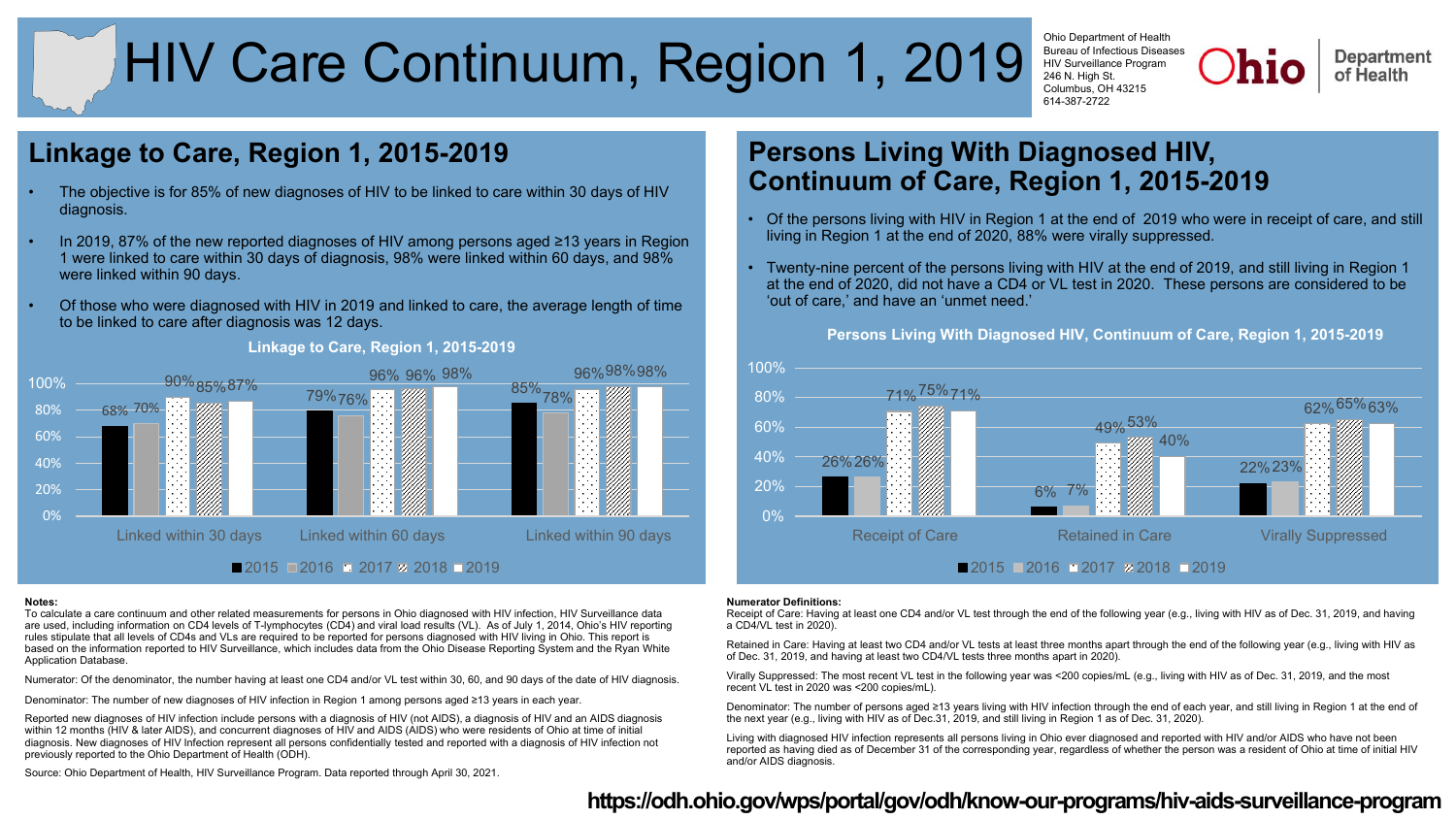|                                   | <b>Linkage to Care</b> |                          |                       |                          |                          |                          |                   |  |  |  |
|-----------------------------------|------------------------|--------------------------|-----------------------|--------------------------|--------------------------|--------------------------|-------------------|--|--|--|
|                                   | 2019                   |                          |                       |                          |                          |                          |                   |  |  |  |
| Sex at birth                      | <b>Numerator</b>       |                          |                       |                          |                          |                          |                   |  |  |  |
|                                   | Linked within 30 days  |                          | Linked within 60 days |                          | Linked within 90 days    |                          | <b>Total</b>      |  |  |  |
|                                   | No.                    | $\frac{0}{0}$            | No.                   | $\frac{0}{0}$            | No.                      | $\%$                     |                   |  |  |  |
| Male                              | 35                     | 85%                      | 40                    | 98%                      | 40                       | 98%                      | 41                |  |  |  |
| Female                            | 5                      | 100%                     | 5                     | 100%                     | 5                        | 100%                     | $5\phantom{.0}$   |  |  |  |
| Age                               |                        |                          |                       |                          |                          |                          |                   |  |  |  |
| $13 - 14$                         | $\qquad \qquad -$      | $\qquad \qquad -$        | $\qquad \qquad -$     | $\qquad \qquad -$        | -                        | $\overline{\phantom{0}}$ | $\qquad \qquad -$ |  |  |  |
| $15-19$                           |                        | $\overline{\phantom{0}}$ |                       | —                        |                          |                          | -                 |  |  |  |
| $20 - 24$                         | 10                     | 83%                      | 11                    | 92%                      | 11                       | 92%                      | 12                |  |  |  |
| 25-29                             | $\overline{2}$         | 67%                      | 3                     | 100%                     | 3                        | 100%                     | 3                 |  |  |  |
| $30 - 34$                         | 6                      | 86%                      | $\overline{7}$        | 100%                     | $\overline{7}$           | 100%                     | $\overline{7}$    |  |  |  |
| $35 - 39$                         | 3                      | 75%                      | 4                     | 100%                     | 4                        | 100%                     | 4                 |  |  |  |
| $40 - 44$                         | 6                      | 100%                     | 6                     | 100%                     | 6                        | 100%                     | $\,6\,$           |  |  |  |
| 45-49                             | 4                      | 100%                     | 4                     | 100%                     | 4                        | 100%                     | 4                 |  |  |  |
| $50 - 54$                         | $\overline{2}$         | 100%                     | $\overline{2}$        | 100%                     | $\overline{2}$           | 100%                     | $\overline{2}$    |  |  |  |
| 55-64                             | 4                      | 80%                      | 5                     | 100%                     | 5                        | 100%                     | $\overline{5}$    |  |  |  |
| $65+$                             | 3                      | 100%                     | 3                     | 100%                     | 3                        | 100%                     | 3                 |  |  |  |
| <b>Race/Ethnicity</b>             |                        |                          |                       |                          |                          |                          |                   |  |  |  |
| American Indian/Alaska Native     | -                      | $\qquad \qquad -$        | $\qquad \qquad -$     | $\qquad \qquad -$        | $\overline{\phantom{0}}$ | $\overline{\phantom{0}}$ | -                 |  |  |  |
| Asian/Pacific Islander            |                        |                          |                       |                          |                          |                          | -                 |  |  |  |
| Black/African-American            | 17                     | 85%                      | 20                    | 100%                     | 20                       | 100%                     | 20                |  |  |  |
| Hispanic/Latino                   | 6                      | 100%                     | 6                     | 100%                     | 6                        | 100%                     | 6                 |  |  |  |
| White                             | 16                     | 84%                      | 18                    | 95%                      | 18                       | 95%                      | 19                |  |  |  |
| Multi-race                        | 1                      | 100%                     | 1                     | 100%                     | 1                        | 100%                     | $\mathbf{1}$      |  |  |  |
| <b>Transmission Category</b>      |                        |                          |                       |                          |                          |                          |                   |  |  |  |
| Male-to-male sexual contact       | 24                     | 83%                      | 29                    | 100%                     | 29                       | 100%                     | 29                |  |  |  |
| Male IDU                          |                        | $\overline{\phantom{0}}$ |                       | $\qquad \qquad -$        |                          | $\qquad \qquad -$        |                   |  |  |  |
| Male-to-male sexual contact & IDU | 3                      | 75%                      | 3                     | 75%                      | 3                        | 75%                      | $\overline{4}$    |  |  |  |
| Male heterosexual contact         | 1                      | 100%                     | $\blacktriangleleft$  | 100%                     | $\overline{1}$           | 100%                     | $\mathbf{1}$      |  |  |  |
| Male other/unknown                | $\overline{7}$         | 100%                     | $\overline{7}$        | 100%                     | $\overline{7}$           | 100%                     | 7 <sup>1</sup>    |  |  |  |
| <b>Female IDU</b>                 | -                      | $\qquad \qquad -$        | -                     | $\overline{\phantom{0}}$ | $\overline{\phantom{m}}$ | $\overline{\phantom{0}}$ | $\qquad \qquad -$ |  |  |  |
| Female heterosexual contact       | 5                      | 100%                     | 5                     | 100%                     | 5                        | 100%                     | $5\phantom{.0}$   |  |  |  |
| Female other/unknown              | —                      | $\overline{\phantom{0}}$ | $\qquad \qquad -$     | $\qquad \qquad -$        | $\overline{\phantom{m}}$ | $\overline{\phantom{m}}$ | $\qquad \qquad -$ |  |  |  |
| <b>Total</b>                      | 40                     | 87%                      | 45                    | 98%                      | 45                       | 98%                      | 46                |  |  |  |

### **Notes:**

Numerator: Of the denominator, the number having at least one CD4 and/or VL test within 30, 60, and 90 days of the date of HIV diagnosis.

Denominator: The number of new diagnoses of HIV infection in Region 1 among persons aged ≥13 years in each year.

Reported new diagnoses of HIV infection include persons with a diagnosis of HIV (not AIDS), a diagnosis of HIV and an AIDS diagnosis within 12 months (HIV & later AIDS), and concurrent diagnoses of HIV and AIDS (AIDS) who were residents of Ohio at time of initial diagnosis.

Male and female refer to sex assigned at birth.

Hispanics/Latinos may be of any race. In this report, persons with a race of American Indian/Alaska Native, Asian/Pacific Islander, Black/African-American, white, or multi-race are non Hispanic. Asian/Pacific Islander includes Native Hawaiians.

Transmission categories are mutually exclusive, hierarchical categories defined by the CDC and system-calculated using sex at birth and risk factor history to determine mode of transmission. A person with multiple risks is only represented in the highest category based on the CDC hierarchical algorithm. Thus, transgender women are included in the male-to-male sexual contact transmission category if assigned male at birth and risk factor history indicates sex with males. Please note this is for the categorization of HIV transmission categories only and not to describe sexual orientation. Region 1: Defiance, Fulton, Henry, Lucas, Ottawa, Sandusky, Williams, Wood Counties.

Dash (–) indicates no cases were reported for the given category. Small numbers should be interpreted with caution.

Source: Ohio Department of Health, HIV Surveillance Program. Data reported through April 30, 2021.